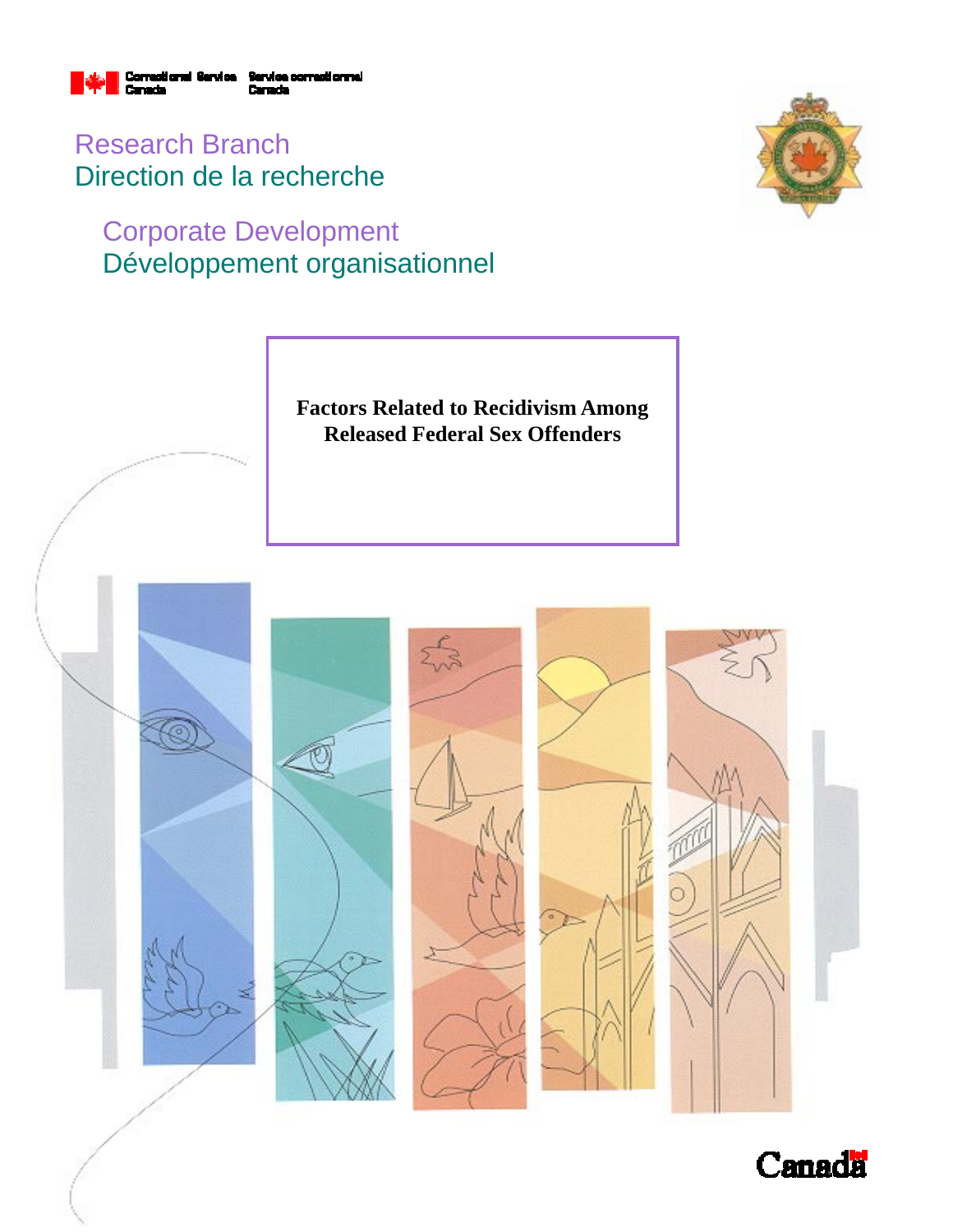# **Factors Related To Recidivism Among Released Federal Sex Offenders**

Laurence L. Motiuk **Shelley L. Brown** 

Research Division Correctional Service Canada

Presented at the XXVI International Congress of Psychology Montreal, Canada, August 19, 1996

This report is also available in French. Ce rapport est également disponible en français. Veuillez vous adresser au Secteur de recherche et développement, Service Correctionnel du Canada, 340 avenue Laurier ouest, Ottawa (Ontario), K1A 0P9. Should additional copies be required they can be obtained from Correctional Research and Development, Correctional Service of Canada, 340 Laurier Ave., West, Ottawa, Ontario, K1A 0P9.

August 1996 N°R-49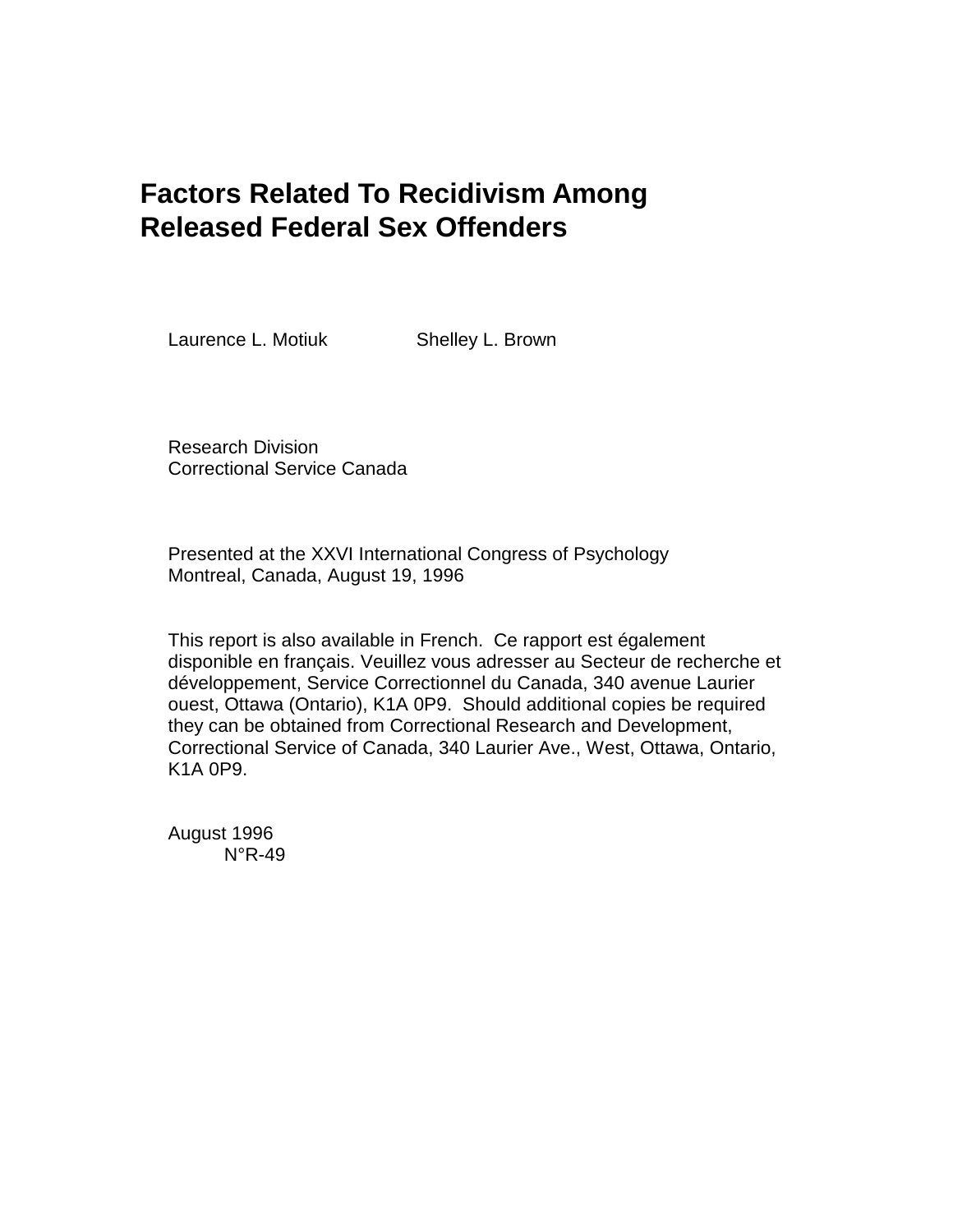#### **Abstract**

In our continuing examination of sex offender case histories in federal corrections, a follow-up sample was assembled of 570 sex offenders, 329 who were on 'caseload' (already under community supervision) and 241 who were 'new releases' and subsequently followed-up. The average time served in federal custody until release for 'caseload' and 'new releases' (3.2 and 3.6 years, respectively) did not significantly differ. During the post-release follow-up period (average 3.5 years), about one-third of the sex offenders were convicted of a new criminal offence, nearly one-fifth for a violent crime and less than one in ten for a new sexual offence. It was also found that among newly released sex offenders, rapists had the highest rates of general, violent and sexual recidivism relative to any other group. In contrast, incest offenders demonstrated the lowest rates of general, violent and sexual recidivism relative to pedophiles or rapists, regardless of whether they belonged to caseload or newly released samples. It is notable that the pedophile group on caseload had the highest rate of sexual recidivism relative to incest offenders or rapists. A series of chi-square and stepwise regression analyses identified factors that can be used to predict sex offender recidivism. For general and violent recidivism, important predictors were age at release (younger), juvenile history (training school), unemployed (at time of arrest), unstable living arrangement and substance abuse (alcohol and/or drug). For sexual recidivism, the most salient factors were age at release (younger), previous sex offences (federal sentence) and adult drug abuse. While a large number of significant predictors could be found for general and violent recidivism, the low rate of sexual re-offending limited to our ability to generate many predictors of sexual recidivism.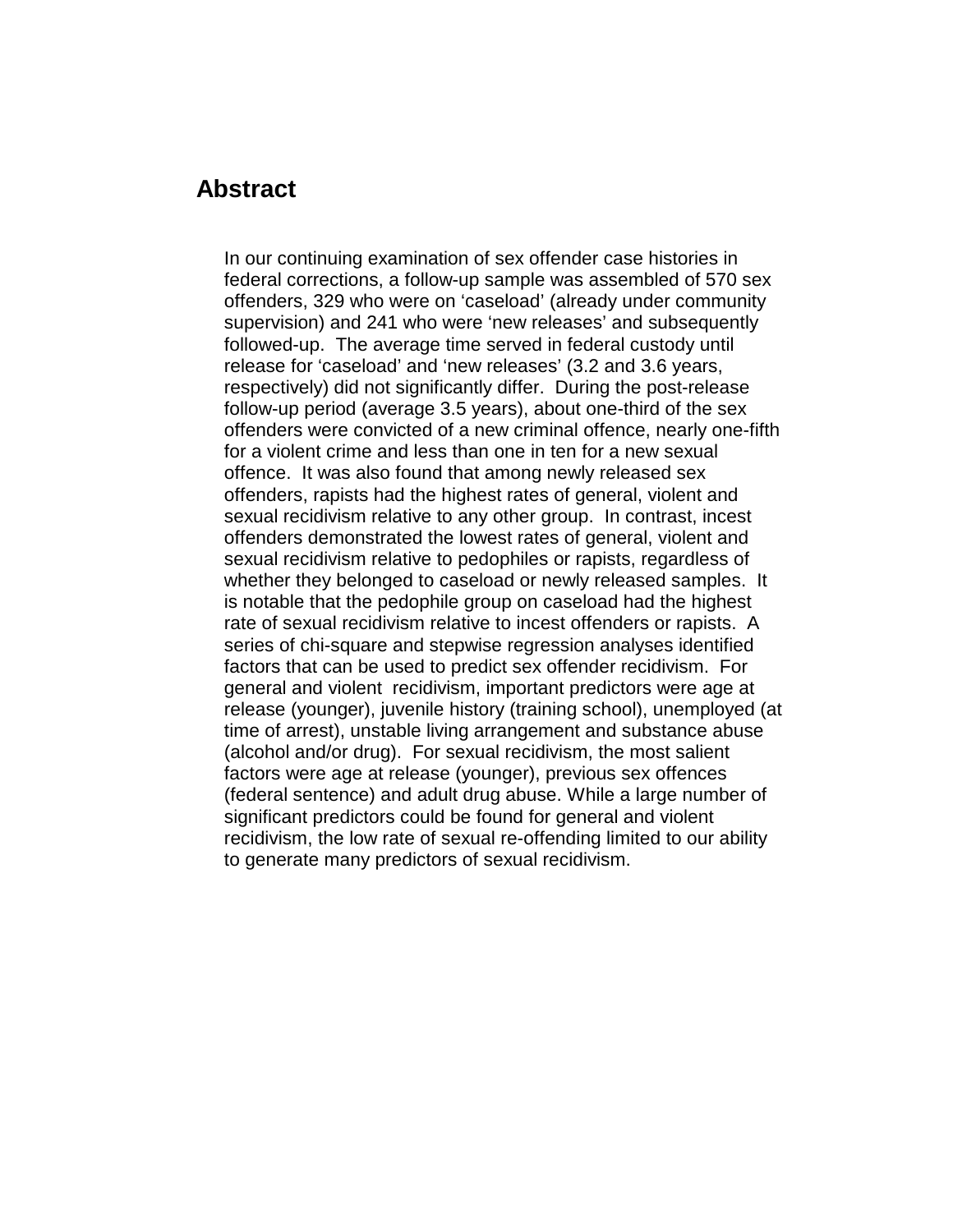## **FACTORS RELATED TO RECIDIVISM AMONG RELEASED FEDERAL SEX OFFENDERS**

A Working Group on Sex Offender Treatment Review (Ministry of the Solicitor General, 1989) and the Correctional Service of Canada's (CSC) Task Force on Mental Health (CSC, 1990) recommended that further research be conducted on sex offenders for the purpose of developing and evaluating special treatment programs. Moreover, both reviews underscored the need for a more co-ordinated programming and service strategy. To that end, the Service has begun to implement a national sex offender strategy which sets out governing principles for the provision of sex offender services, guidelines for assessment, treatment and research, and a framework for evaluation and accountability (Williams, 1996).

During the reviews, it was generally recognised that insufficient information existed in automated offender data bases to provide a comprehensive profile of the number, types and characteristics of sex offenders under federal supervision (serving sentences of two years or more). While such information is essential for the ongoing development and subsequent evaluation of sex offender assessment and treatment programs, it is also required to assist in the development of strategies to improve the management of reoffence risk in the sex offender population. Consequently, a broad research strategy was established to ensure that accurate and relevant information would become available on federal sex offenders.

While it is known that offence characteristics become very salient with respect to estimating the risk of sexual re-offending, information on sex offending through automated offender information systems throughout the 1980s and into the early 1990s, offered only criminal code designations and did not clarify the circumstances surrounding the sexual offence (such as type, victims, etc.). Therefore, a nation-wide 'Sex Offender Population Study' was initiated which had two related components: 1) a census identification of all sex offenders under federal supervision; and 2) an extensive case-file review of a large sample of sex offenders from across the country.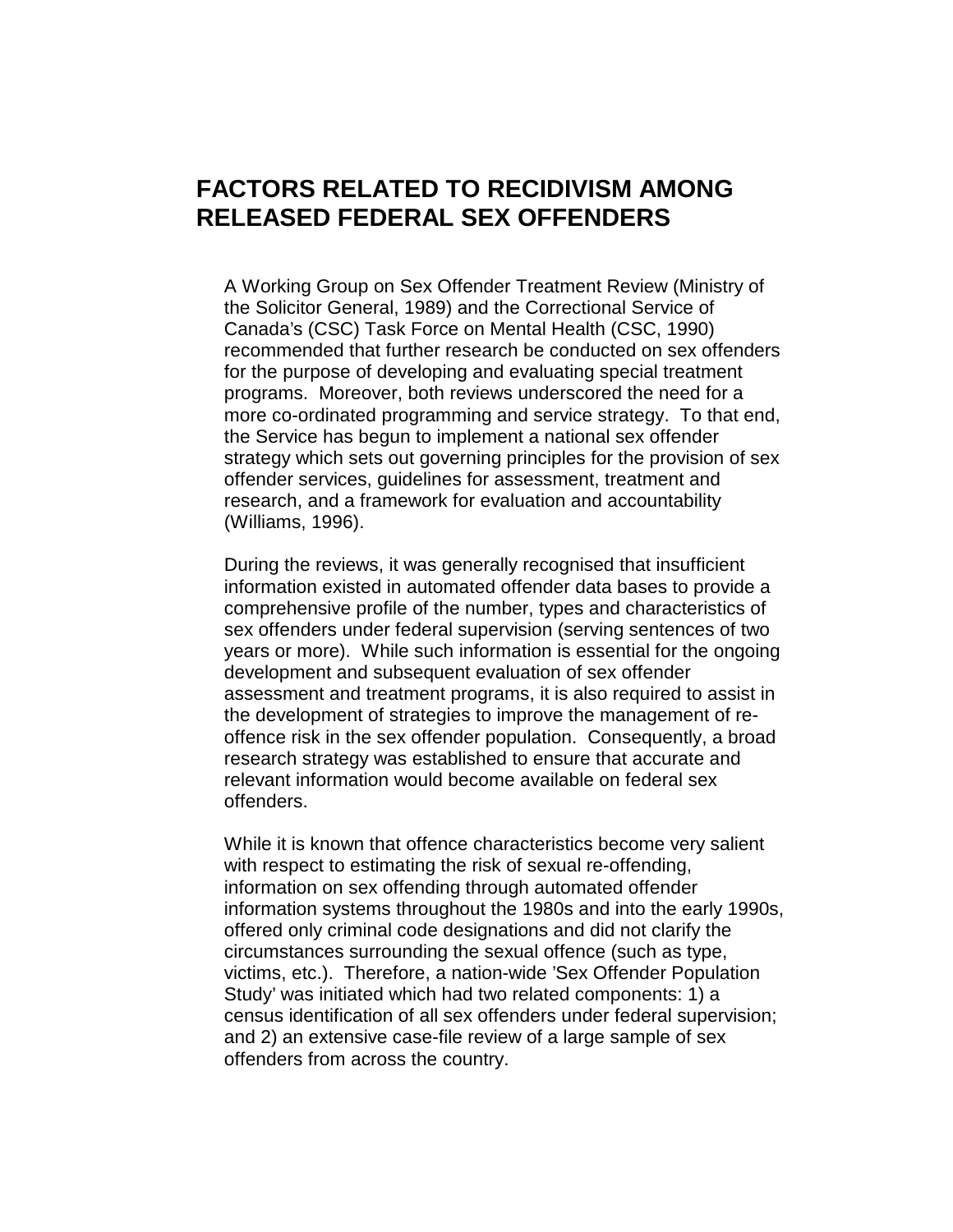The 'Sex Offender Census' was conducted to accurately identify the number, types and characteristics of federally sentenced sex offenders - both in institutions and under community supervision (Porporino & Motiuk, 1991). A standardised census checklist was administered by case management officers who reviewed sex offenders on their current caseloads. The census checklist gathered case-specific information such as: status (current offences or previous history), details of the current sex offence (nature of the offence, number of victims, age and gender of victims, degree of injury, degree of force, presence of alcohol or drugs), past history of sexual offences (patterns, seriousness) and treatment history (dates, type/nature, location, sponsors).

The second component of the 'Sex Offender Population Study' involved a comprehensive case-file review of a large sample of federal sex offenders from across the country (Motiuk & Porporino, 1993). The case-file review portion of the 'Sex Offender Population Study' focused on the collection of detailed information on the personal background of the sex offender population as well as characteristics of the offences they had committed. Based, in part, on this work the Service implemented the Offender Intake Assessment process (in 1994) to produce a comprehensive and integrated evaluation of sex offenders as they enter the federal correctional system.

Some recent research on federal sex offenders in Canada continues to provide impetus for further research and development. Motiuk and Belcourt (1996) reported that, in 1995, there were a total of 3,875 sex offenders under federal jurisdiction in Canada. At the time, this figure represented approximately 20% of the total federal inmate population and 12% of the conditional release population. More importantly, it represented a 50% growth of the incarcerated sex offender population since 1990 (from 1,861 to 2,766). However, as Gordon & Porporino (1991) pointed out, these percentages represent an underestimate of the actual sex offender population under federal supervision. In their study, which relied on available automated data, it was not possible to report on all sex offenders who had previous sex offence convictions (such as those resulting in a provincial sentence), offenders who had committed a sex related offence, or offenders who had previously sexually offended without being convicted.

The 1991 'Sex Offender Census' identified all sex offenders (Porporino & Motiuk, 1991). The census determined that about 85% of the sex offender population were identified by the computer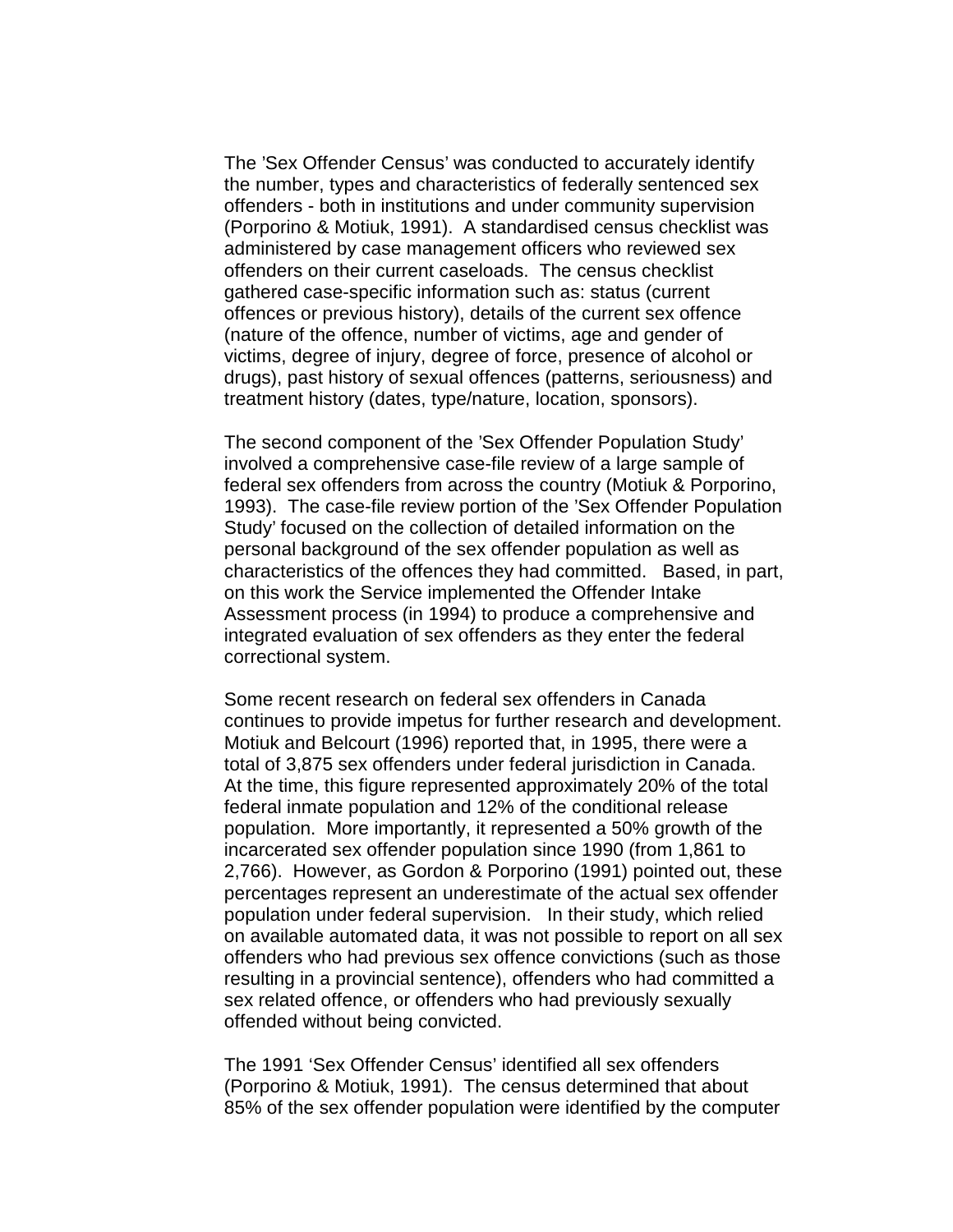system. Using a correction factor, Motiuk and Belcourt (1996) estimated that there were actually 4,545 sex offenders under federal jurisdiction at the end-of-year 1995. This adjusted number accounts for about one-fifth of the total federal offender population. Clearly, these numbers raise awareness about three inter-related trends: population growth, increased expenditures and expansion of treatment capacity. Not surprising, the correctional challenge of the 1990s has been to improve the way we reduce and respond to sex offender recidivism.

One way to meet this challenge is to develop new assessment techniques (such as multi-method and multi-predictor assessment) and the use of systematic re-assessment to advance sex offender risk management practices (Leis, Motiuk & Ogloff, 1995). The development of these new assessment techniques for sex offenders will depend largely on relevant risk factors derived from follow-up studies (Hanson & Bussiere, 1996). Motiuk and Brown (1993) followed-up the cases identified in the 1991 'Sex Offender Census' using survival analysis. That investigation found issuing and executing of suspension warrants to sex offenders was strongly associated with past sex offence history and presence of "dynamic" or situational/victimisation factors (such as marital status, substance abuse, sexual preferences). This report is a follow-up of the sex offenders identified in the second component of the 'Sex Offender Population Study', the case-file review.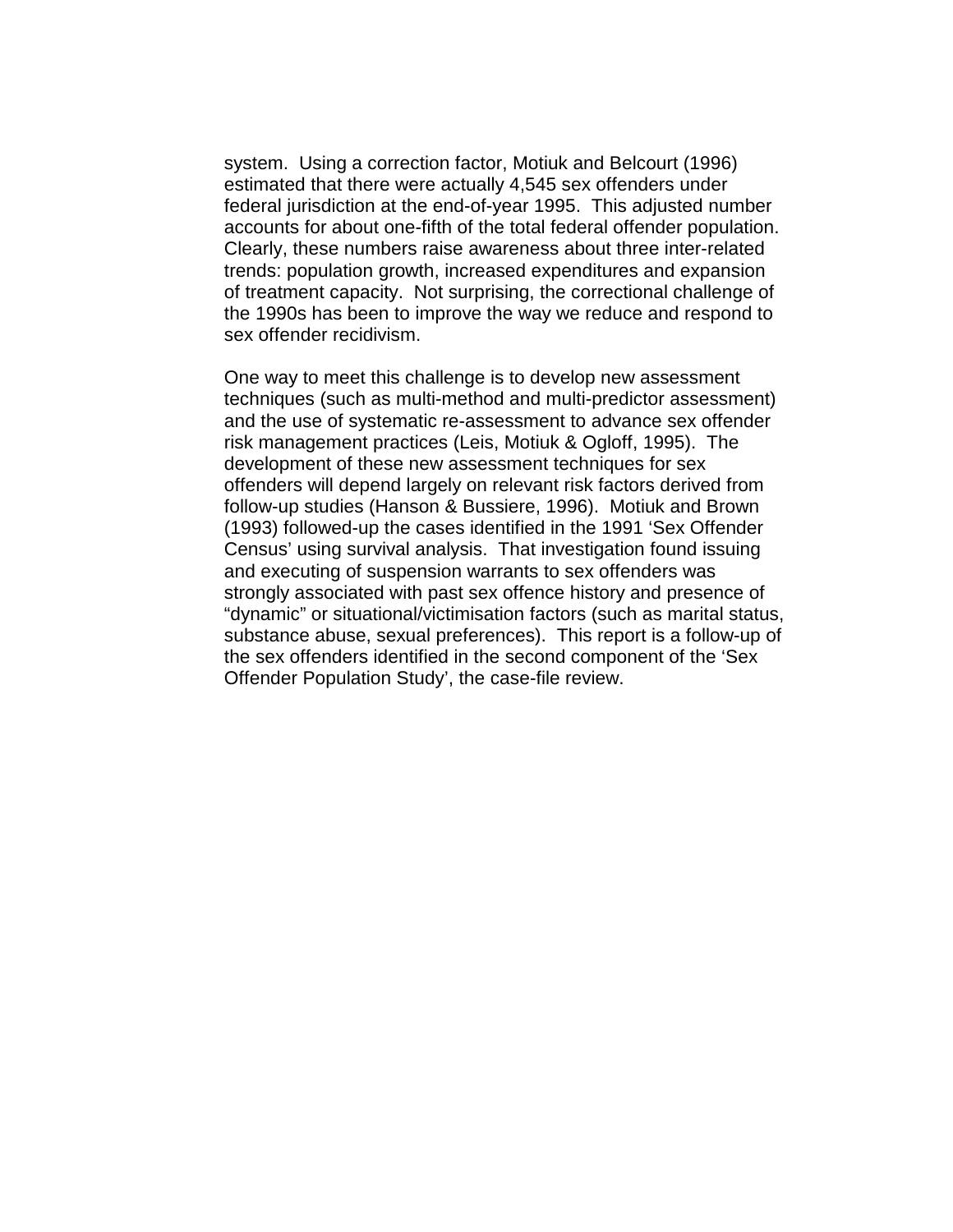### **METHOD**

#### **Sample**

A total of 2,777 federal male sex offenders were targeted as potential candidates for the case-file review. Using systematic random selection, a total of 842 sex offenders (one-third) were identified for a file-review. The overall filereview completion rate was 93.2% and yielded a comprehensive database on 785 sex offenders. Consequently, a follow-up database was developed which consisted of 570 sex offenders assessed during the case file-review who had been in the community for a minimum of one year as of July, 1994. The sample was further divided into two groups, a caseload sample and a newly released sample.

The caseload sample consisted of 329 sex offenders who had been released prior to March, 1991 and had remained 'crime-free' at least until March, 1991. This group was tracked from the time of the case-file review until July, 1994, thereby allowing for a 52 month follow-up period. On average these offenders had already been in the community for 1.5 years (SD=2.5) when follow-up data was gathered.

In contrast, the newly released sample consisted of 241 offenders who were incarcerated at the time of the case-file review but were subsequently released after March, 1991 and available for follow-up. Thus, the follow-up period for the newly released group was variable, ranging from 1 to 3.2 years ( $M = 2.4$  yrs,  $SD = .61$ ).

The average time served in federal custody until release for 'caseload' and 'new releases' (3.2 and 3.6 years, respectively) did not significantly differ.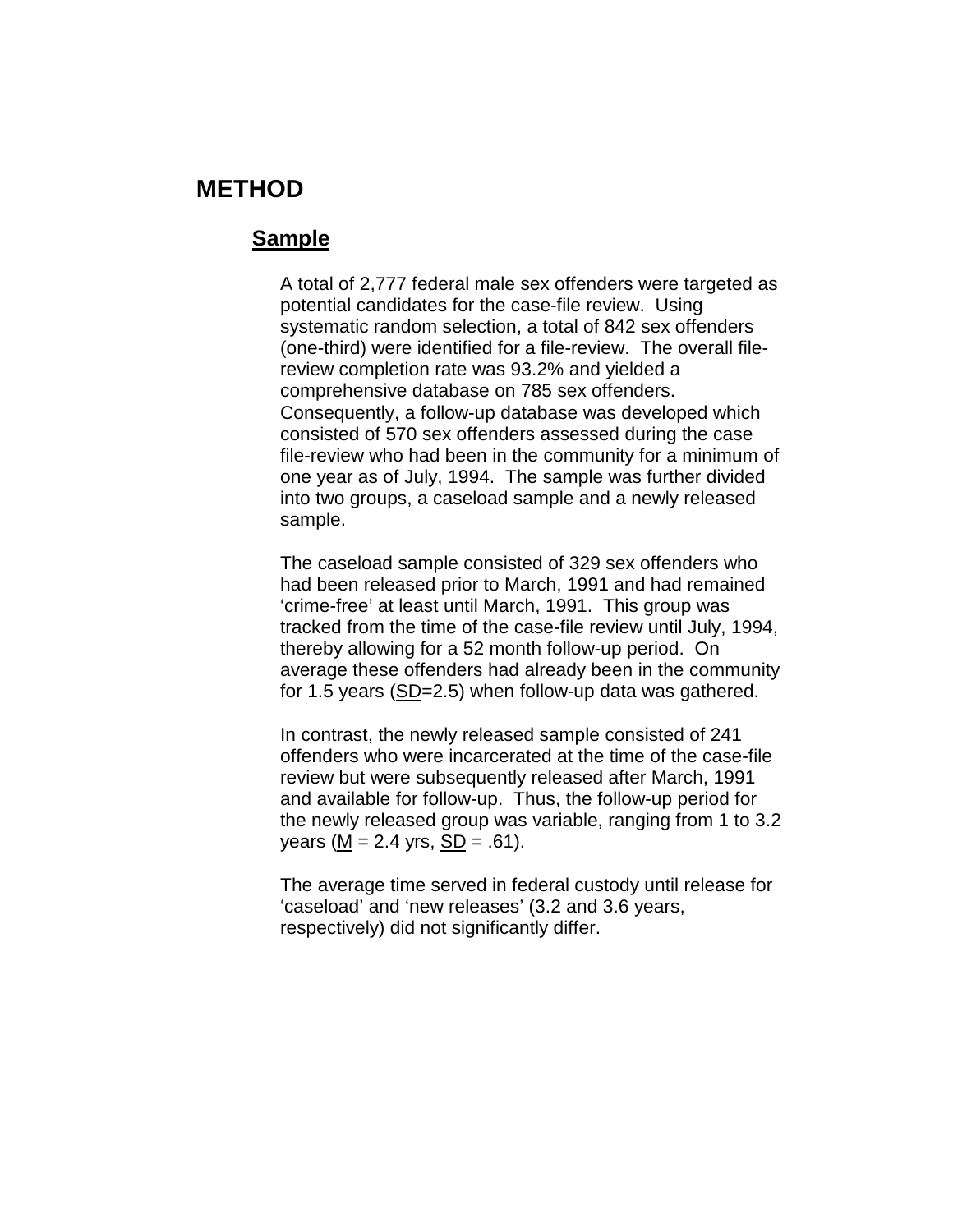## **RESULTS**

The results of the sex offender recidivism follow-up are organised into two sections: 'recidivism rates' and 'risk predictors'. Comparative statistics for the 'caseload' and 'new releases' sex offender samples are presented with respect to 'general', 'violent' and 'sexual' conviction. To obtain a better understanding of recidivism rates across sex offender type, the samples are further subdivided into 'incest offender', 'pedophile' or 'rapist'.

#### **Recidivism rates**

About one-third of the sex offenders were convicted of a new offence (general), one-fifth were convicted of a violent offence and less than one in 10 were convicted of a new sex offence during the follow-up period (3.5 year average). Although the rates presented in Table 1 appear to be equivalent for both caseload and new release sex offender samples, the follow-up periods are different (4.3 and 2.4 year average, respectively). As expected, the recidivism rates for the newly released sex offender sample is higher relative to their caseload counterparts whose time-at-risk in the community is considerably longer and thereby, excludes cases who failed within the year and half prior to the followup.

#### **Table 1. Percentage Distribution of Sex Offender Recidivists by Type of Conviction for Caseload and New Release Samples**

| <b>Sample</b>                | General       | <b>Violent</b> | <b>Sexual</b> |
|------------------------------|---------------|----------------|---------------|
| $\parallel$ Caseload (n=329) | 33.4 (110)    | (70)<br>21.3   | (27)          |
| New Releases (n=241)         | (81)<br>33.6  | (41)<br>17.0   | (13)<br>5.4   |
| $\parallel$ Overall (n=570)  | (191)<br>33.5 | 19.5 (111)     | (40)          |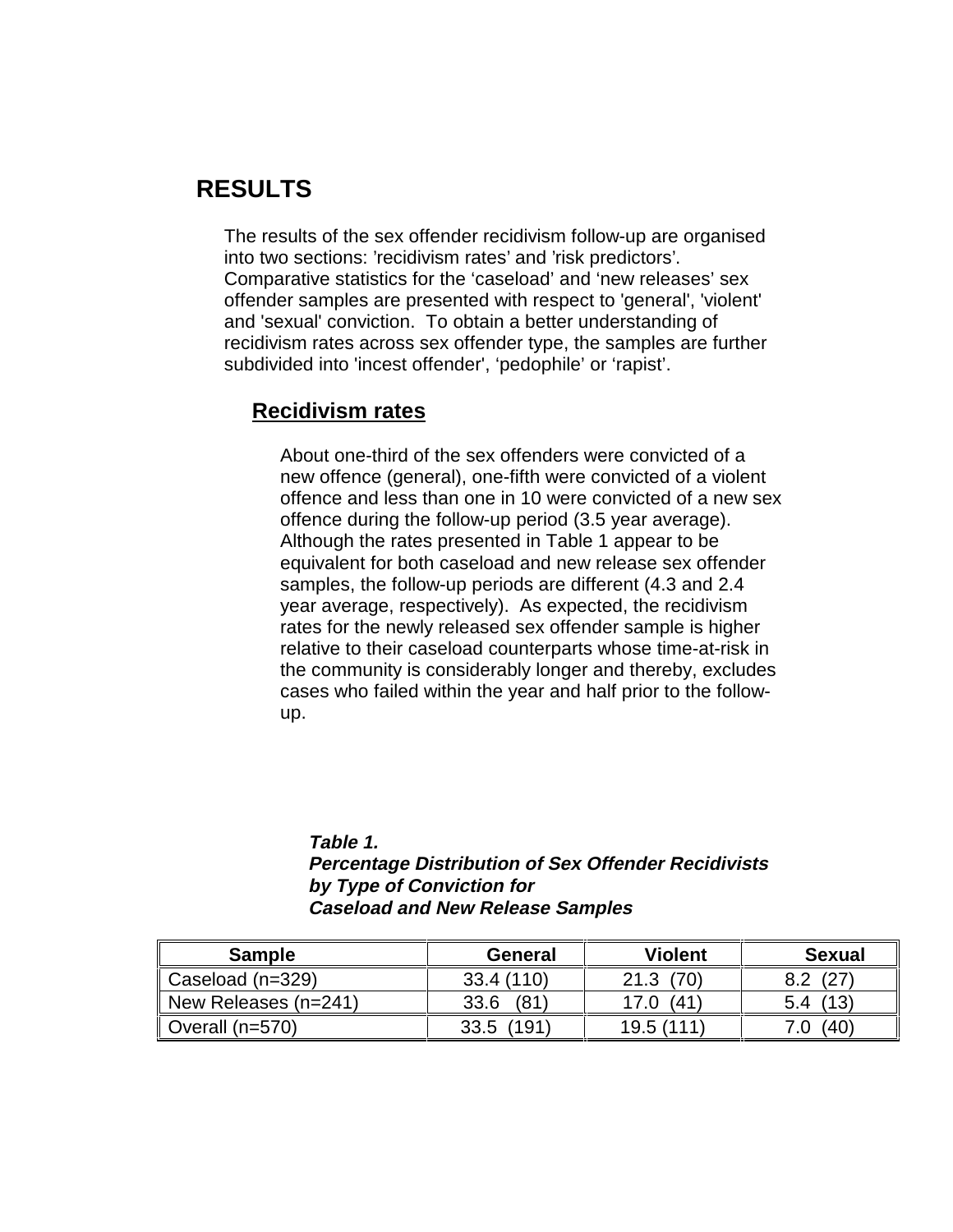To examine differences in recidivism rates across sex offender type, we separated the offenders into three groups: incest offenders, pedophiles and rapists (see Table 2). This revealed that among newly released sex offenders, rapists had the highest rates of general, violent and sexual recidivism relative to any other group. In contrast, incest offenders demonstrated the lowest rates of general, violent and sexual recidivism relative to pedophiles or rapists, regardless of whether they belonged to the caseload or newly released samples. It is notable that the pedophile group on caseload had the highest rate of sexual recidivism relative to incest offenders or rapists.

| Table 2.                                                   |
|------------------------------------------------------------|
| <b>Percentage Distribution of Sex Offender Recidivists</b> |
| by Type of Conviction for                                  |
| <b>Incest Offenders, Pedophiles and Rapists</b>            |

| <b>Sample</b>           | <b>General</b> | <b>Violent</b> | <b>Sexual</b> |
|-------------------------|----------------|----------------|---------------|
| <b>Caseload</b>         |                |                |               |
| Incest Offenders (n=46) | 8.7<br>(4)     | 8.7<br>(4)     | (2<br>4.4     |
| Pedophiles (n=114)      | (31)<br>27.2   | (21<br>18.4    | 9.7<br>้11    |
| Rapists (n=118)         | (50)<br>42.4   | 21.2<br>(25)   | 5.9           |
|                         | p < .0001      | ns             | ns            |
| <b>New Releases</b>     |                |                |               |
| Incest Offenders (n=36) | (6)<br>16.7    | 11.1<br>(4)    | 2.8           |
| Pedophiles (n=83)       | 27.7(23)       | (9`<br>10.9    | 3.6<br>(3)    |
| Rapists (n=80)          | 45.0 (36)      | 25.0(20)       | (6)<br>7.5    |
|                         | p < .005       | p < .03        | ns            |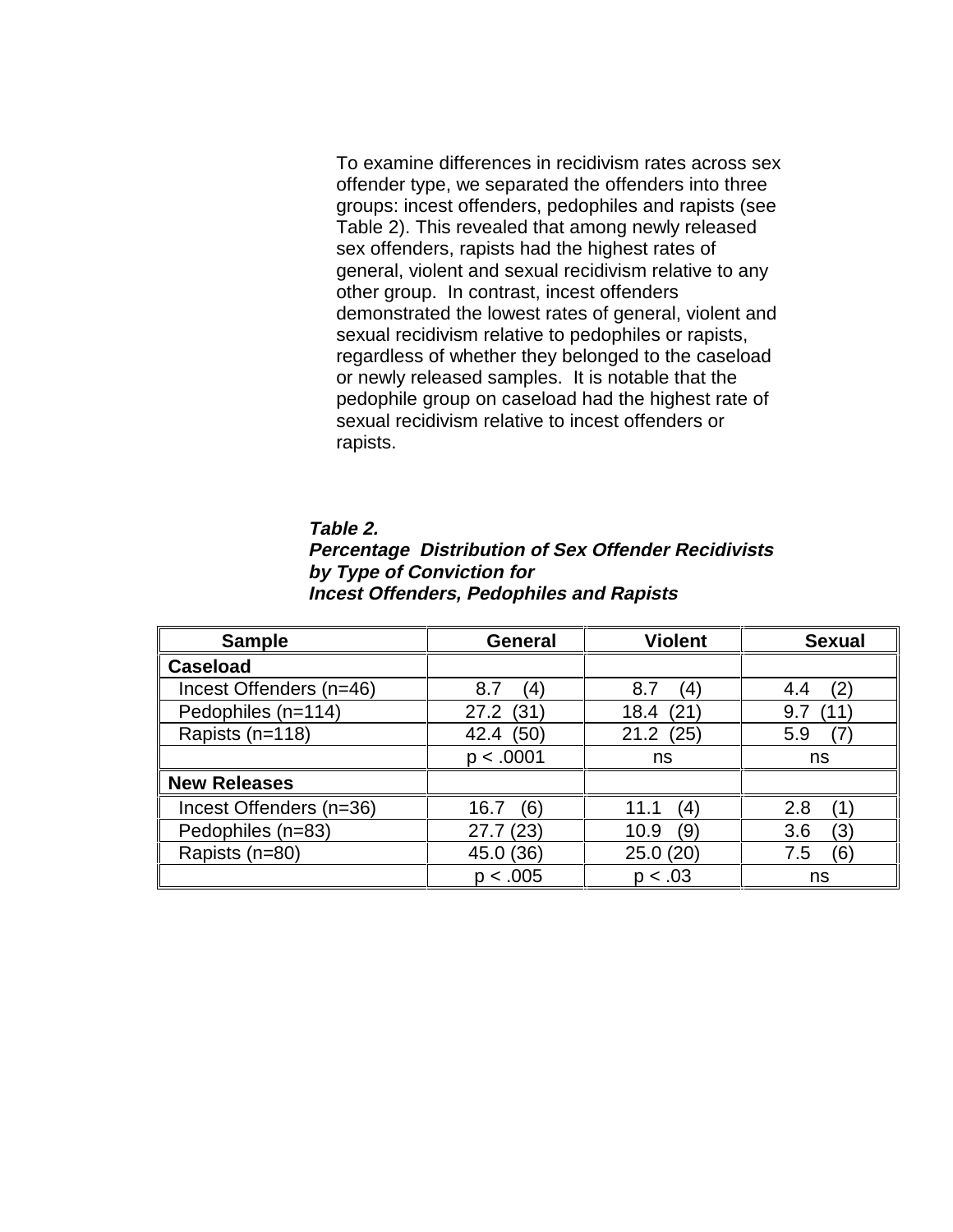#### **Risk Predictors**

The case-file review instrument was used to gather comprehensive information on offender demographics and history - criminal, education/employment, marital/family, sexual abuse, mental health, substance abuse, sex offence (victim characteristics, motives) and treatment. In addition, available Statistical Information on Recidivism (SIR) scale (Nuffield, 1982) scores were also obtained for the two followup samples. This instrument which consists of 15 riskrelated factors (covering conviction history, exposure/response to criminal justice sanctions, etc.) provides an estimate of likelihood to be re-arrested within three years of release.

Phi coefficients (for categorical variables) and Pearson r's (for continuous variables) were calculated between the various case characteristics and recidivism measures. A large number of variables were found to be significantly associated with general and violent recidivism among the sex offenders in the caseload sample (see Table 3). It is notable that the SIR was the most robust predictor of general and violent recidivism. Only previous sex offence (federal sentence) was found to be significantly associated with sexual recidivism among sex offenders in the caseload sample.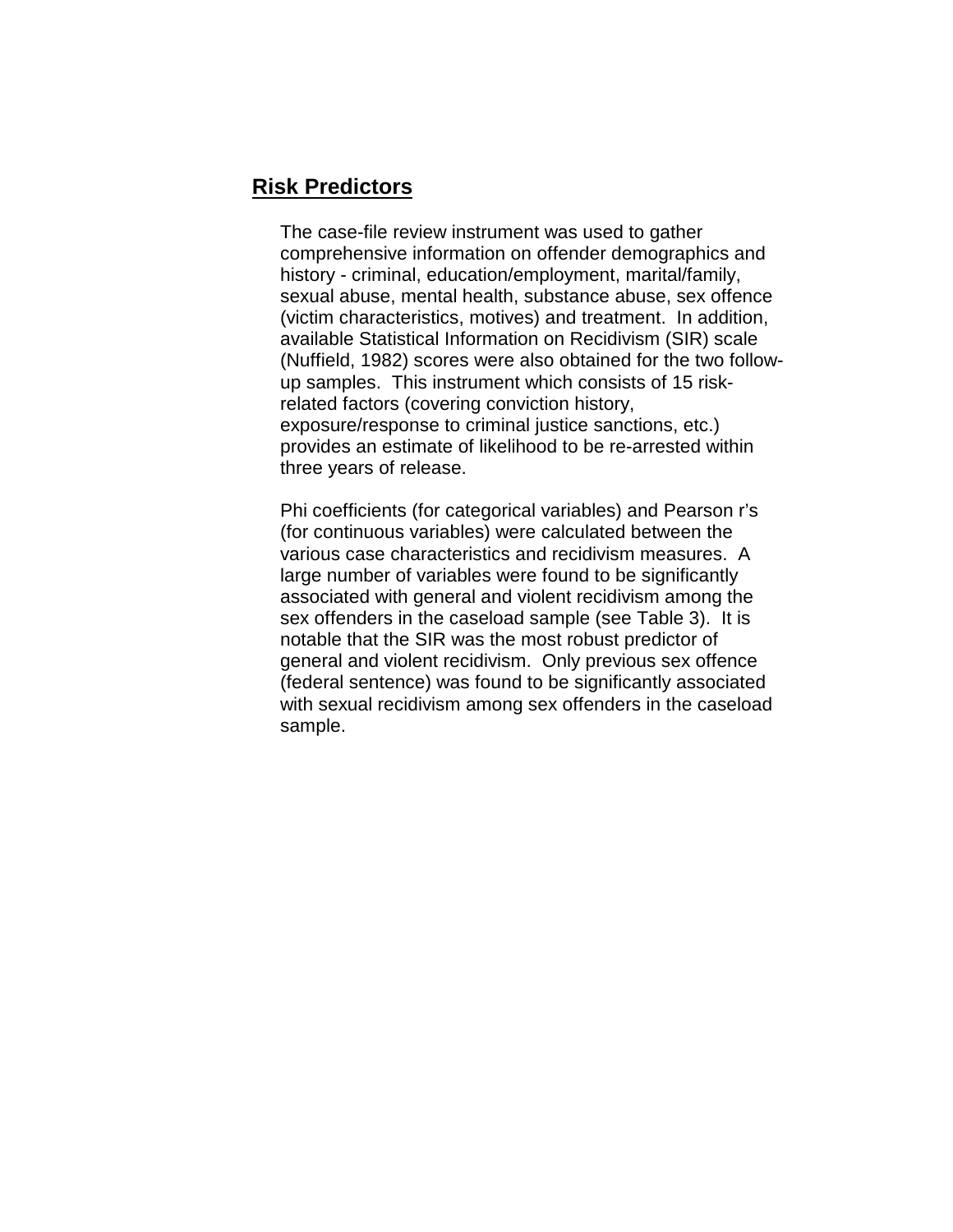**Table 3. Risk Predictors for Sex Offenders-**Caseload **(Phi or Pearson r)**

| <b>Predictor</b>                    | General | <b>Violent</b> | <b>Sexual</b> |
|-------------------------------------|---------|----------------|---------------|
| Age at release                      | $-.30$  | $-22$          | ns            |
| Juvenile arrests                    | .31     | .23            | ns            |
| SIR risk score                      | $-.51$  | $-.31$         | ns            |
| # custodial admissions - any        | .32     | .21            | ns            |
| # custodial admissions - federal    | .21     | .23            | ns            |
| # custodial admissions - provincial | .32     | .15            | ns            |
| previous sex offences - any         | ns      | ns             | ns            |
| previous sex offences - federal     | .16     | .19            | .20           |
| previous sex offences - provincial  | ns      | ns             | ns            |
| education level                     | .29     | .19            | ns            |
| unemployed at time of offence       | .18     | .13            | ns            |
| single at time of offence           | .17     | .12            | ns            |
| training school $(< 16)$            | .25     | .25            | ns            |
| any kind of placement (<16)         | .12     | ns             | ns            |
| social isolate                      | ns      | ns             | ns            |
| parental criminality                | ns      | ns             | ns            |
| unstable living arrangement         | .17     | ns             | ns            |
| adult alcohol abuse                 | .17     | .13            | ns            |
| adult drug abuse                    | .32     | .19            | ns            |
| alcohol use at time of offence      | .19     | .13            | ns            |
| drug use at time of offence         | .26     | .16            | ns            |
| psychiatric hospitalisation         | .15     | .15            | ns            |
| force or injury                     | .19     | .14            | ns            |

Similarly, a large number of variables were found to be significantly associated with general and violent recidivism among the sex offenders in the newly released sample (see Table 4). Again, it is noteworthy that the SIR was the most robust predictor of general, violent and sexual recidivism. Aside from age at release (younger) and adult drug abuse, the SIR was found to be the only other factor significantly associated with sexual recidivism among sex offenders in the new release sample.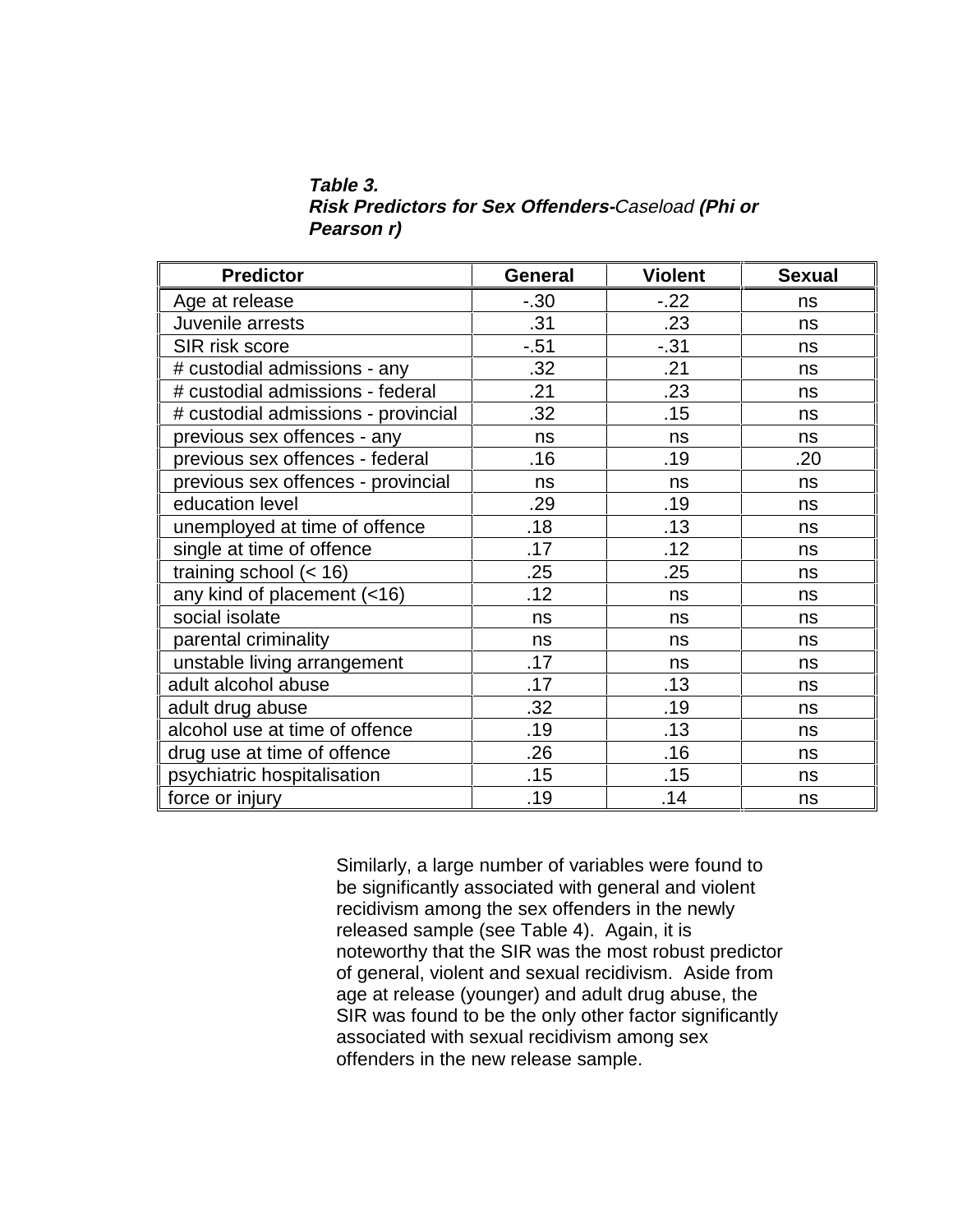**Table 4. Risk Predictors for Sex Offenders -** New Releases **(Phi or Pearson r)**

| <b>Predictor</b>                    | General | <b>Violent</b> | <b>Sexual</b>            |
|-------------------------------------|---------|----------------|--------------------------|
| Age at release                      | $-.31$  | $-.24$         | $-.12$                   |
| Juvenile arrests                    | .30     | .22            | ns                       |
| SIR risk score                      | $-.51$  | $-.35$         | $-21$                    |
| # custodial admissions - any        | .33     | .27            | ns                       |
| # custodial admissions - federal    | .17     | ns             | ns                       |
| # custodial admissions - provincial | .31     | .31            | ns                       |
| previous sex offences - any         | ns      | ns             | ns                       |
| previous sex offences - federal     | ns      | .19            | ns                       |
| previous sex offences - provincial  | ns      | ns             | ns                       |
| education level                     | .20     | ns             | ns                       |
| unemployed at time of offence       | .18     | .25            | ns                       |
| single at time of offence           | .25     | .14            | ns                       |
| training school $(< 16)$            | .35     | ns             | $\overline{\phantom{0}}$ |
| any kind of placement (<16)         | .22     | ns             | ns                       |
| social isolate                      | ns      | .15            | ns                       |
| parental criminality                | ns      | .17            | ns                       |
| unstable living arrangement         | .20     | .29            | ns                       |
| adult alcohol abuse                 | .17     | .22            | ns                       |
| adult drug abuse                    | .29     | .30            | .18                      |
| alcohol use at time of offence      | .16     | .17            | ns                       |
| drug use at time of offence         | .23     | .21            | ns                       |
| psychiatric hospitalisation         | ns      | ns             | ns                       |
| force or injury                     | ns      | ns             | ns                       |

To examine the relative contribution (in explained variance) of the various risk factors we conducted a series of stepwise regression analyses. Results of regression analyses using selected variables (based on significance) for general, violent and sexual recidivism are presented in Table 5. As shown, a substantial proportion of the variance in general and violent recidivism was explained by the SIR with some gain being made by factors such as employment status, living arrangement and substance abuse. On the other hand, a pattern of increasing severity (a composite measure taking into account previous sex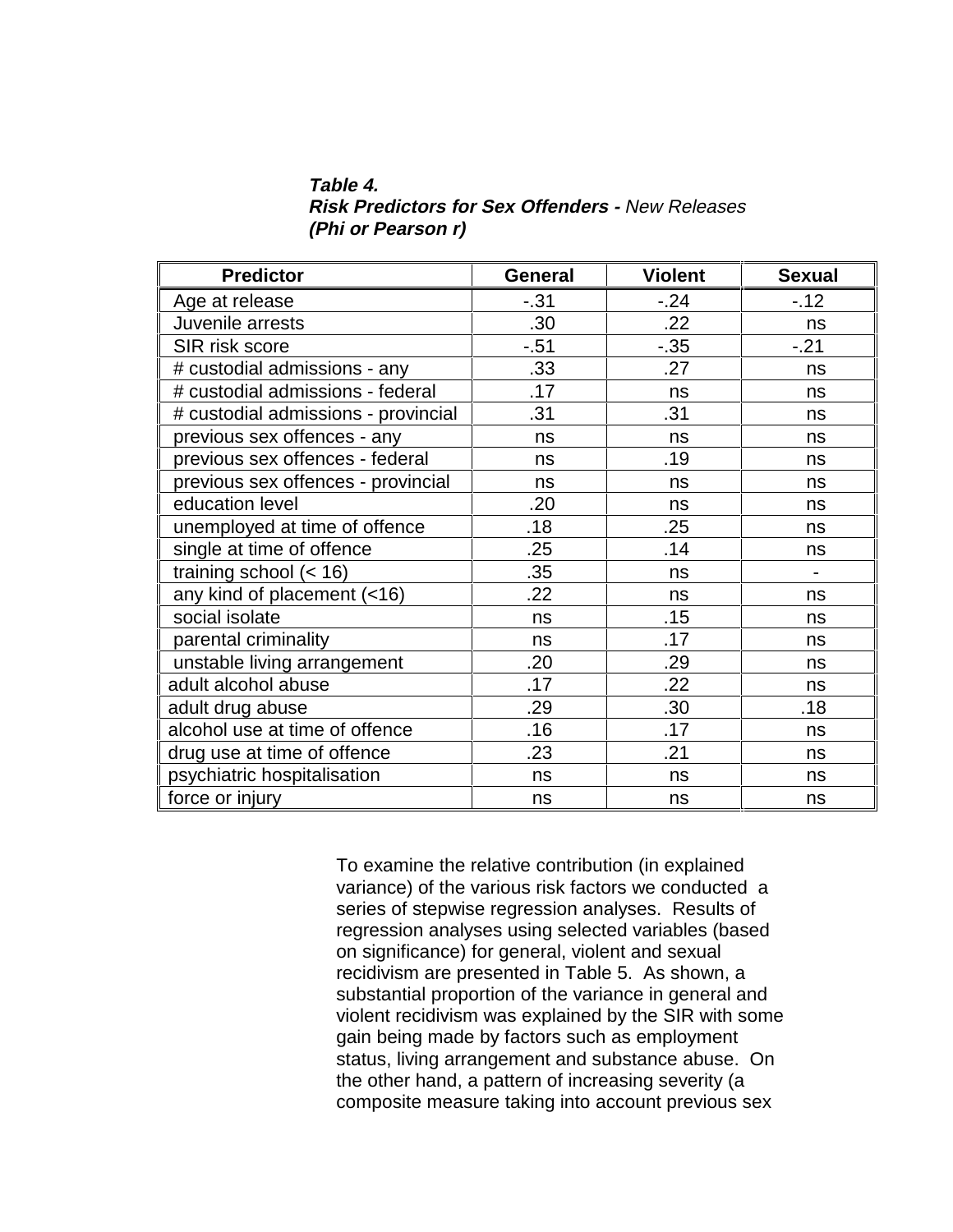offence history and escalation in sexual offending) coupled with the SIR were the most salient predictors accounting for most of the explained variance in sexual recidivism among new released sex offender.

#### **Table 5. Results of Stepwise Regressions for General, Violent and Sexual Recidivism**

| <b>Recidivism</b> | <b>Caseload</b>                          | <b>New Releases</b>                     |
|-------------------|------------------------------------------|-----------------------------------------|
| <b>General</b>    | 1. SIR score (.22)                       | 1. SIR score (.33)                      |
|                   | 2. Drug problem (.07)                    | 2. Age at release (.08)                 |
|                   | 3. Pattern of increasing severity (.02)  | 3. Training school <16 (.04)            |
|                   | 4. Admit responsibility (.01)            | 4. Any placement $<$ 16 (.05)           |
|                   |                                          | 5. Unemployed at time of arrest (.04)   |
|                   | $model = .32$                            | $model = .54$                           |
| <b>Violent</b>    | 1. Sir score (.10)                       | 1. SIR score (.08)                      |
|                   | 2. Drug problem (.03)                    | 2. Unstable living arrangement (.04)    |
|                   | 3. Previous sex offences - federal (.02) | 3. Adult alcohol abuse (.03)            |
|                   |                                          | 4. Unemployed at time of arrest (.03)   |
|                   | model $= .15$                            | $model = .18$                           |
| <b>Sexual</b>     | 1. Previous sex offences (.06)           | 1. Pattern of increasing severity (.06) |
|                   | 2. Admits offence (.01)                  | 2. Sir score (.04)                      |
|                   | $model = .07$                            | $model = .10$                           |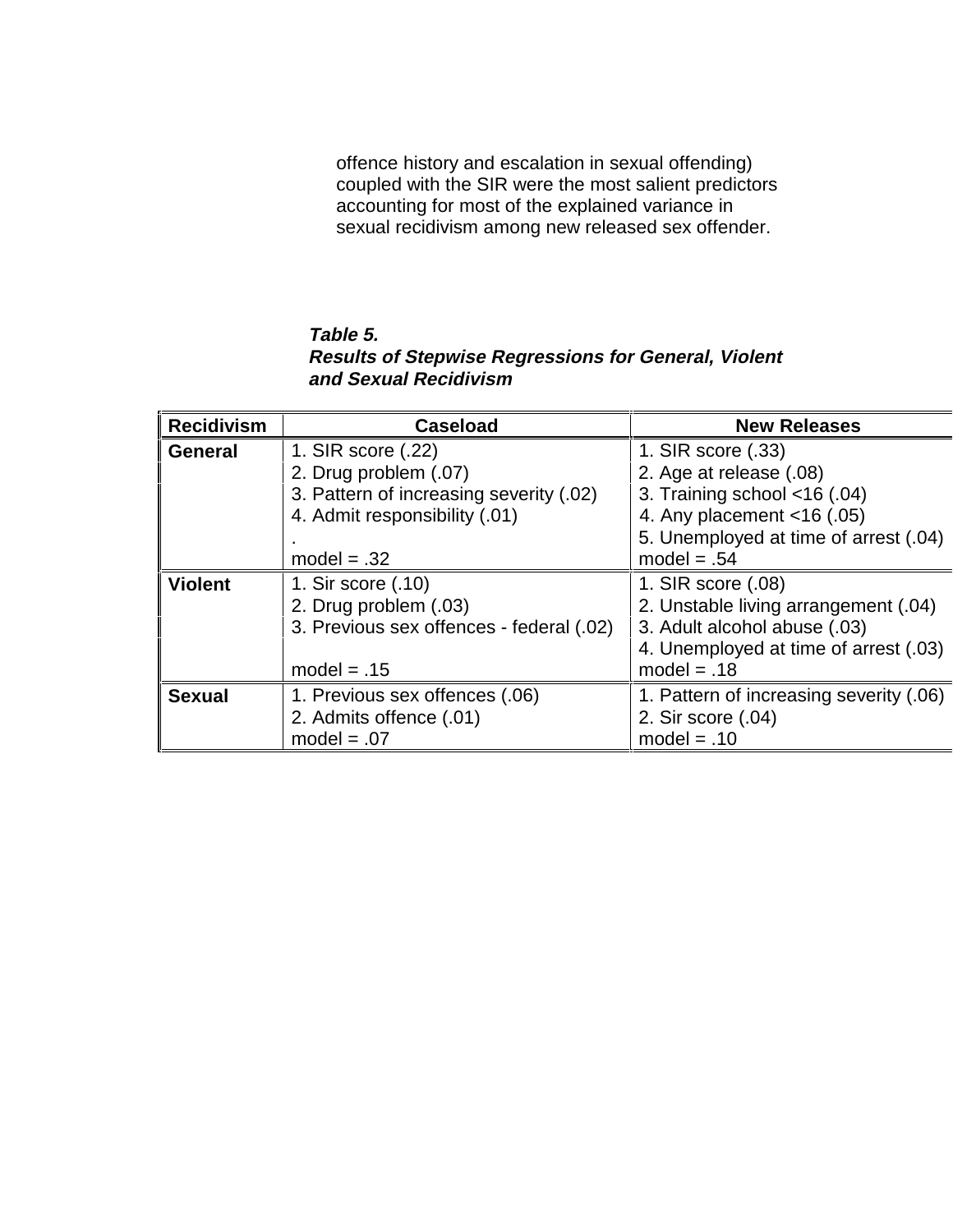## **Discussion**

The results of the 'Case-file Review' recidivism follow-up validated previous findings regarding the predictive value of systematically assessing and re-assessing sex offender risk. Both caseload and newly released sex offender recidivism (general, violent and sexual) could be predicted by a variety of 'static' (such as criminal history) and 'dynamic' (such as employment, substance abuse, etc.) factors. While a large number of significant predictors could be found for general and violent recidivism, the low rate of sexual re-offending limited our ability to generate many predictors of sexual recidivism.

As expected, higher rates of general and violent recidivism were found among rapists. It would appear that this group of sex offenders are more versatile in their criminality than either incest offenders or pedophiles. It is noteworthy that pedophilic offenders had a higher rate of sexual re-offending than incest offenders and rapists while in the caseload sample. This finding suggests that pedophiles may be more persistent with respect to committing sex crimes over time.

Clearly, more longitudinal research is required to firmly establish relevant risk factors for sexual recidivism. Given that released sex offenders, as a group, are at risk for committing new crimes other than sex offences, then administering risk assessment procedures which are applied to the general offender population is recommended.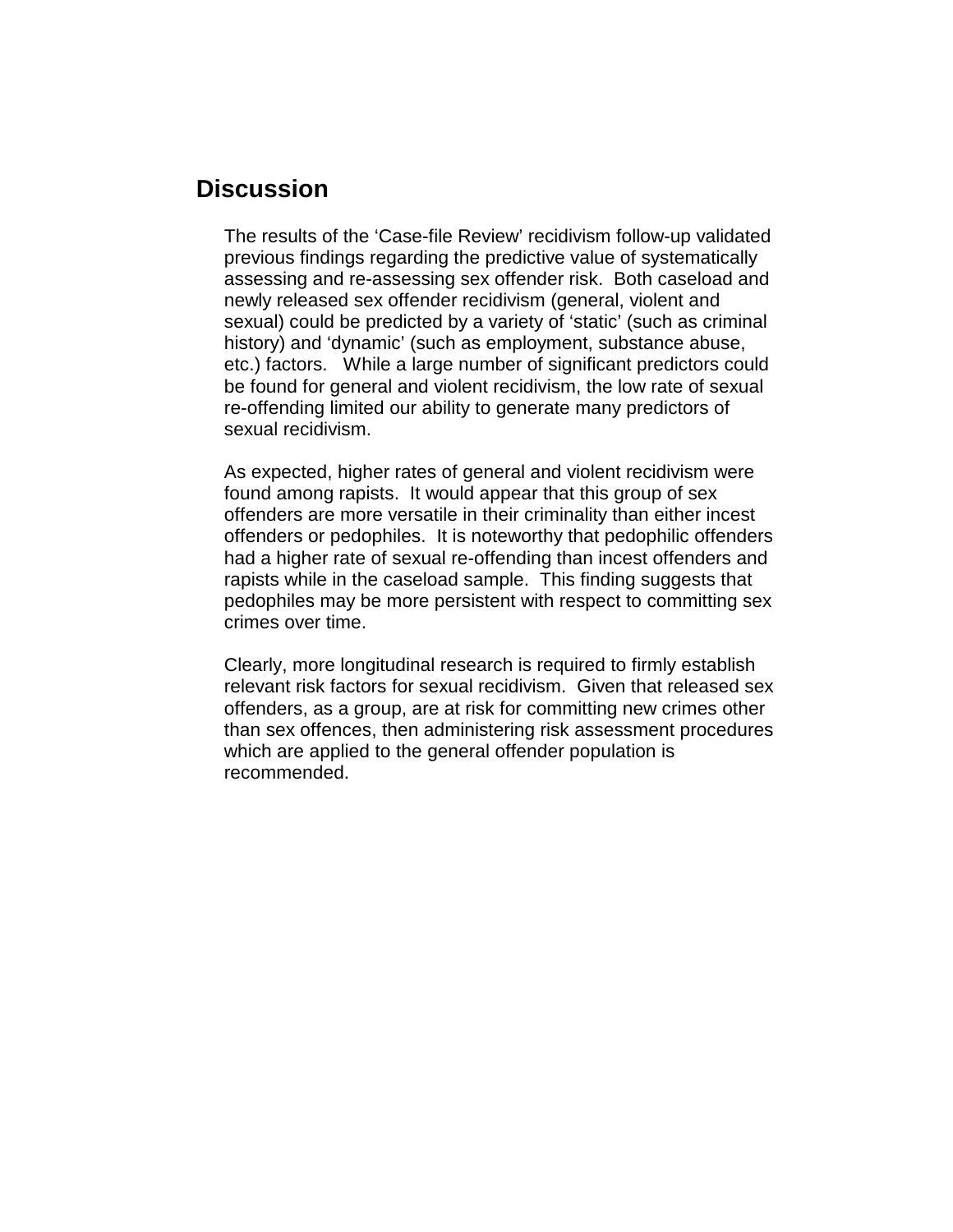### **References**

Correctional Service Canada. (1991). Report of the task force on mental health. Ottawa.

Gordon, A., & Porporino, F. (1991). Managing the treatment of incarcerated sexual offenders. Corrections Today, 53, 162-168.

Hanson, R.K., & Bussiere, M.T. (1996). Sex offender risk predictors: A summary of research results. Forum on Corrections Research, 8, 10-12.

Leis, T., Motiuk, L.L., & Ogloff, J. (1995). Forensic psychology: Policy and practice in corrections. Ottawa: Correctional Service Canada.

Motiuk, L.L., & Belcourt, R. (1996). Profiling the Canadian federal sex offender population. Forum on Corrections Research, 8, 3-7.

Motiuk, L.L., & Brown, S. (1993). Survival time until suspension for sex offenders on conditional release. Report No. 31. Research and Statistics Branch, Correctional Service Canada.

Motiuk, L.L., & Porporino, F. (1991). The prevalence nature and severity of mental health problems among federal male inmates in Canadian penitentiaries. Report No. 24. Research and Statistics Branch, Correctional Service Canada.

Motiuk, L.L., & Porporino, F. (1993). An examination of sex offender case histories in federal corrections. Report No. 30. Research and Statistics Branch, Correctional Service Canada.

Nuffield, J. (1982). Parole decision-making in Canada: Research towards decision guidelines. Ottawa: Communication Division.

Porporino, F., & Motiuk, L.L. (1991). Preliminary results of the national sex offender census. Research and Statistics Branch, Correctional Service Canada.

Solicitor General of Canada. (1990). The management and treatment of sex offenders - Report of the working group: Sex offender treatment review. Ottawa.